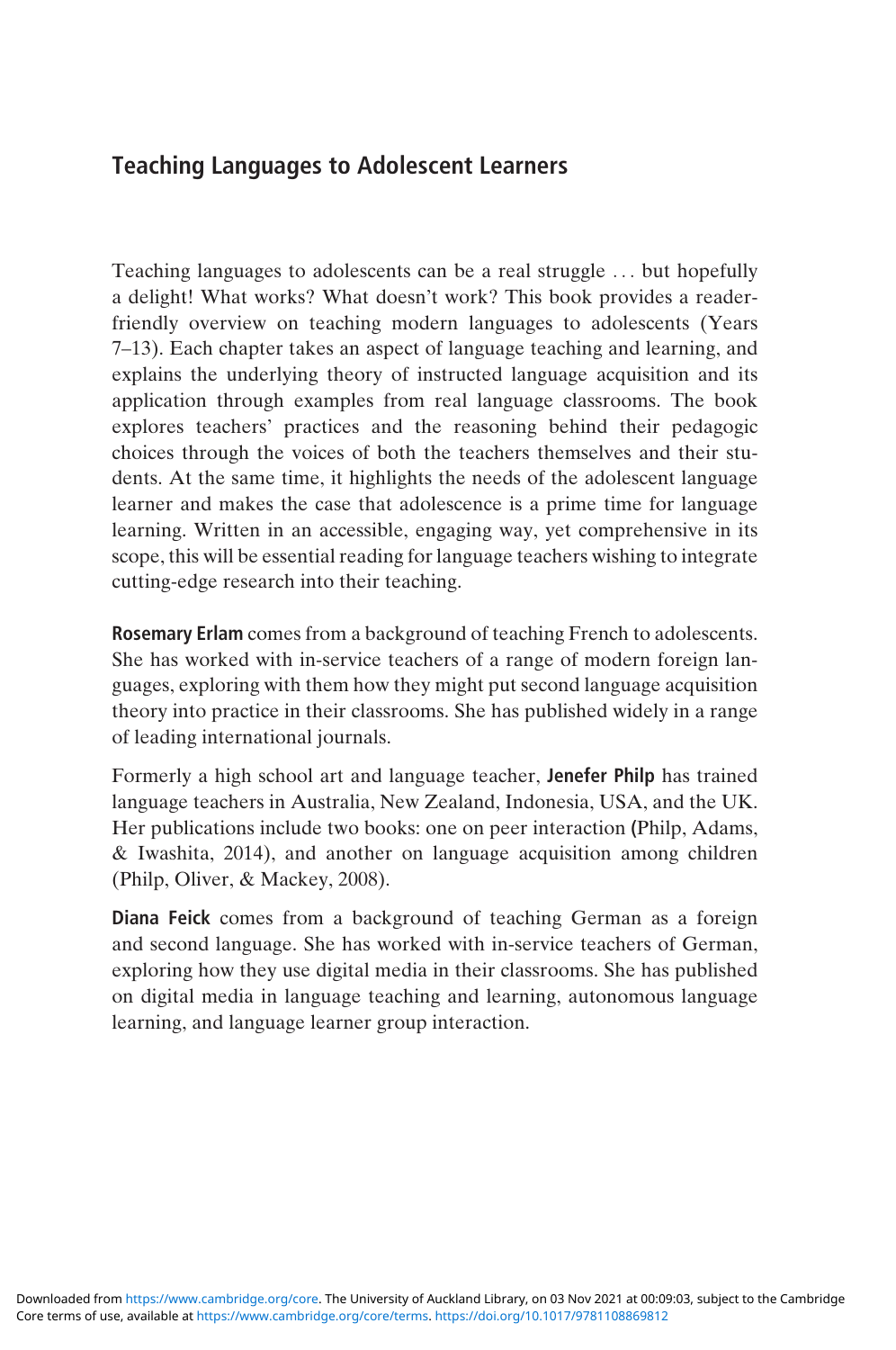Downloaded from https://www.cambridge.org/core. The University of Auckland Library, on 03 Nov 2021 at 00:09:03, subject to the Cambridge<br>Core terms of use, available at <https://www.cambridge.org/core/terms>. https://doi.org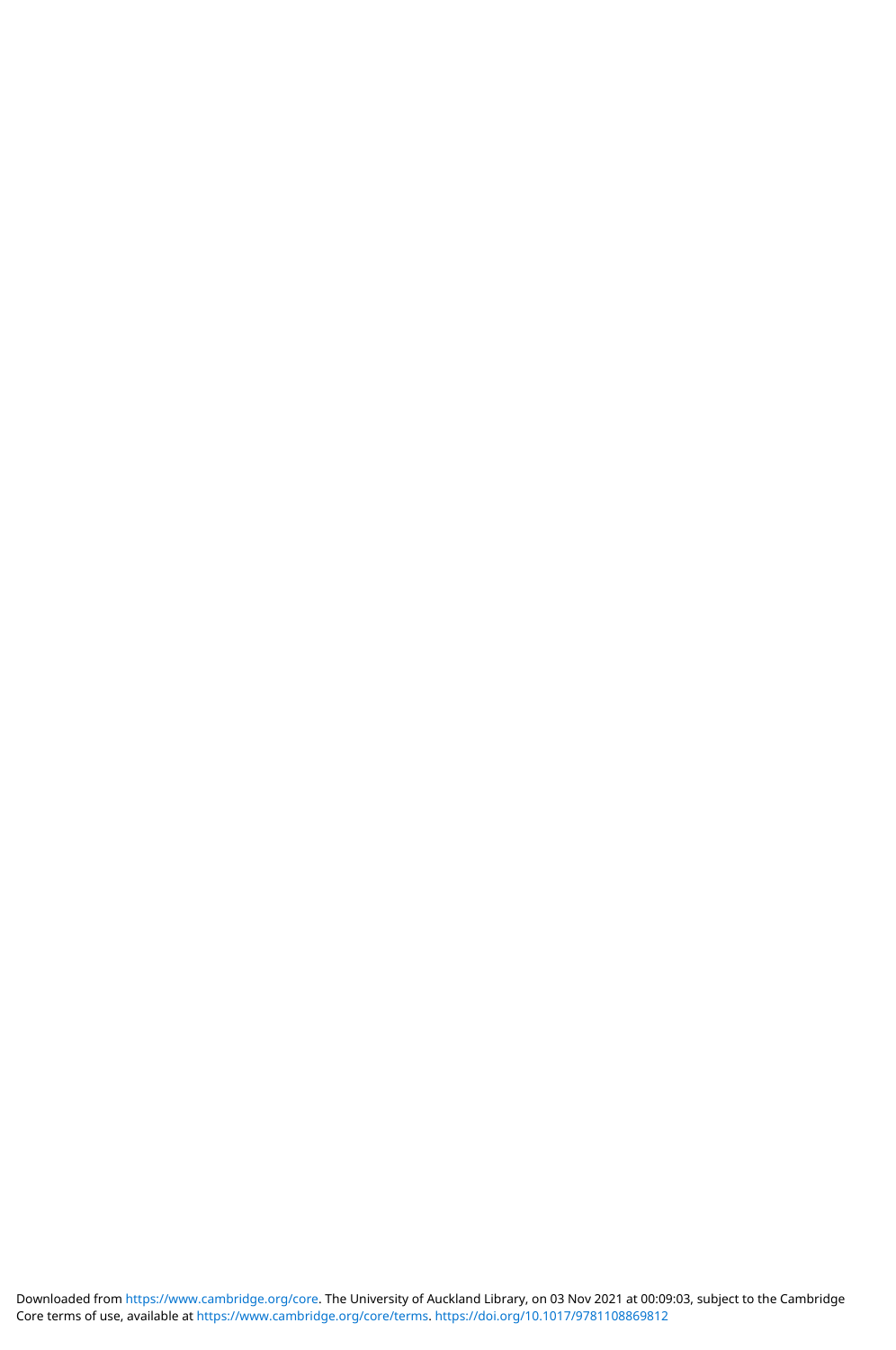## Teaching Languages to Adolescent Learners

From Theory to Practice

Rosemary Erlam

University of Auckland

Jenefer Philp Lancaster University

Diana Feick University of Auckland